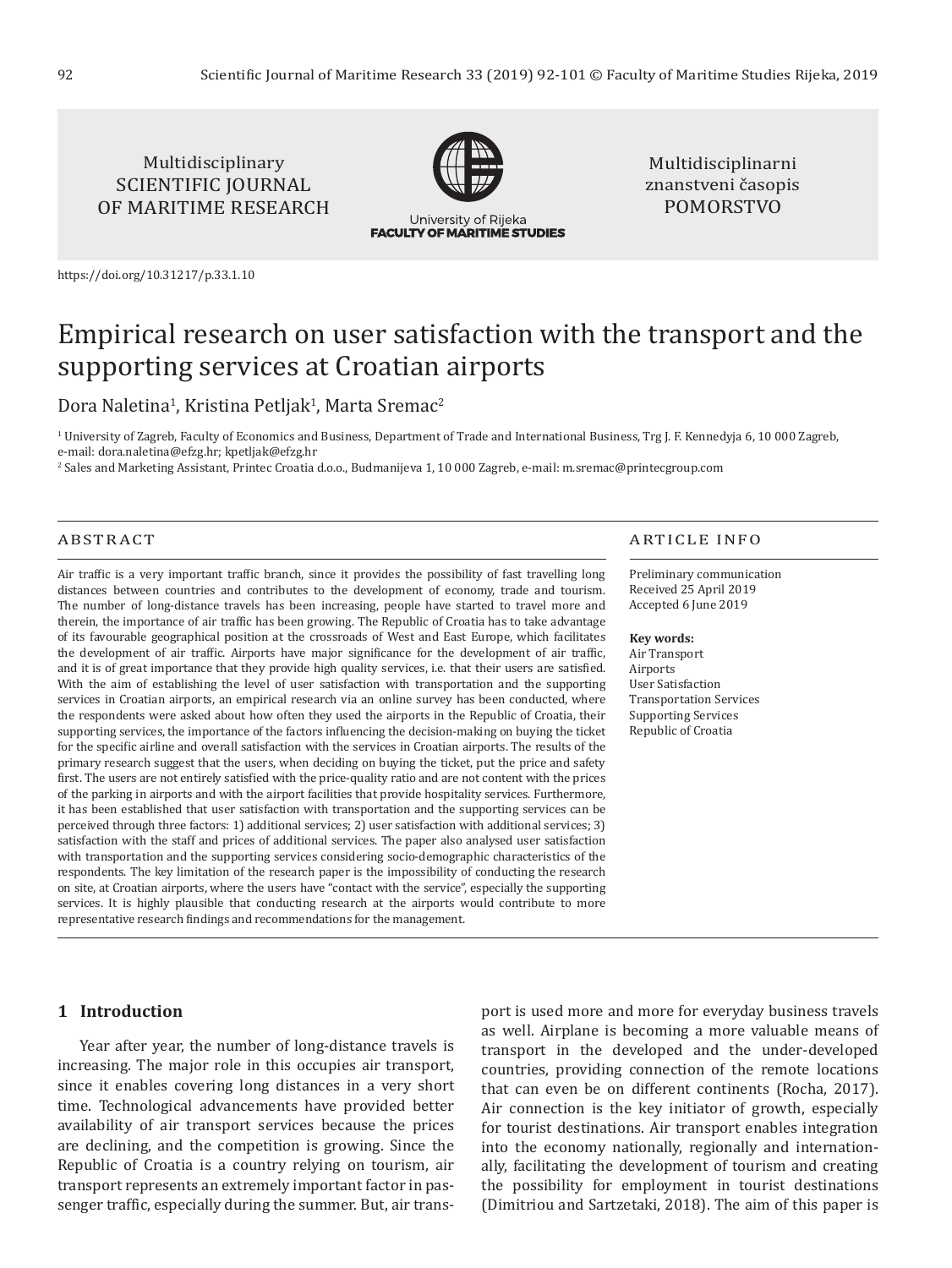to show the dynamics and the importance of air transport and the development of airports in the Republic of Croatia. Additionally, the paper will present the results of the empirical research that has been conducted with the aim of analysing the satisfaction, the frequency of use and the experiences of the passengers that have used the services at the Croatian airports.

The secondary and the primary research have been conducted for the purpose of this paper. The secondary data are included in the theoretical part of the paper, and they encompass the data available in scientific and professional papers from domestic and foreign literature, the data from the scientific books, the data from the International Air Transport Association, the Statistical Yearbook and the information available on the websites and in annual reports filed by the Croatian airports. In the research part of the paper, the primary data collected with the method of a survey were used, on the sample of n=132 respondents. The results were analysed with the methods of descriptive and inferential statistics in the IBM SPSS 24 statistical package for data analysis. The paper is structured in five sections.

In the introductory section, the topic, the goal, the structure of the paper, the methods and sources used for the elaboration of this paper are presented. The second chapter provides an overview of the existing foreign and domestic research in the area of user satisfaction with airports. The research section gives the description of the research instrument, the findings, limitations and recommendations for further research. The last chapter, chapter four, is the conclusion of the paper.

#### **2 Literature review**

The overview of the existing research showed that the analysis of user satisfaction with airports and the supporting services at the airports is the research topic of Prentice and Kadan (2019); Farooq et al. (2018); Naletina, Petljak and Kapović (2018); Tsafarakis, Kokotas, Pantouvakis (2018); Aueanantakorn (2015); Ringle, Sarstedt, Zimmermann (2014); Hussain, Al Nasser, Hussain (2014); Arif, Gupta, Williams (2013); Baker (2013); Kong Wing Chow (2013); Kim and Lee (2011); An and Noh (2009); Clemes et al. (2008); Fodness and Murray (2007); Gilbert and Wong (2003); Oyewole (2001).

Aueanantakorn (2015) conducted a research on the factors influencing user satisfaction in two Asian airports (Levant and EAX) and compared the differences among the responses of the users of both airports. The results showed that for the passengers of both airports, there is a relationship between the quality of the on-flight service and customer satisfaction. However, only the passengers that have used EAX Airways have shown satisfaction with the price, marketing and the image and quality of the service. It suggests that the quality of the on-flight service is the factor influencing user satisfaction. Ringle, Sarstedt and Zimmermann (2014) conducted a research on user satisfaction with airports and introduced the perceived

safety as the carrier of satisfaction, the element that had untill then not been considered in literature. Research results show that the perceived safety is one of the key initiators that can explain the level of the overall user satisfaction. The perceived safety has a lot more influence on the satisfaction of the users that travel as tourists than on those who travel for business reasons. That implies that airlines should put more emphasis on the safety aspects in the advertising directed towards the passengers travelling as tourist (Ringle, Sarstedt, Zimmermann, 2014).

Hussain, Nasser and Hussain (2014) investigated the relations between the quality of the service, service provider image, customer expectations, perceived value, user satisfaction and loyalty to the specific product/service brand in Dubai Airport. In the research initiative that uses a quantitative approach, the data from 253 questionnaires were used. The analysis of the data suggests that the quality of the service, perceived value and the image of the trade mark have a significant influence on customer satisfaction, which in turn can lead to loyalty towards the specific brand (Hussain, Nasser, Husain, 2014).

Kong Wing Chow (2013) analysed the relation between customer satisfaction, user complaints and the quality of the provided service at the Chinese airports. The number of complaints increases with the rising number of the lost luggage, but with a descending rate. On the other hand, timely departures and arrivals of the flights do not have a significant influence on the clients' complaints. Airlines that are not owned by the government, nor privately owned, receive considerably more complaints than those owned by the government, and the highest number of complaints is filed during the third quarter that covers the high season of summer holidays. Namukasa (2013) investigated the impact of the quality of the services airports provide on the satisfaction of their users and their loyalty. The research showed that the quality of the service before, during and after the flight has a significant influence on customer satisfaction. Moreover, customer satisfaction, as a moderating variable, also influences the loyalty of the passengers. It could also be noticed that consumer satisfaction differs from person to person, since some were more interested in the off-flight services, some in the on-flight services and some wanted the possibility of additional luggage.

Clemes et al. (2008) analysed the factors influencing user satisfaction in air transport. The analysis was conducted on the sample of 428 passengers. The dimensionality of the perceived quality of the service on international flights was analysed and seven dimensions were isolated. The dimensions include: punctuality, insurance, conformity, staff courtesy, food and safety. The findings show that these seven dimensions positively correlate with the perceived quality of the service in international air transport, and out of these seven dimensions, safety and insurance are most important. Punctuality is the least important dimension, according to the perception of the passengers. Besides that, the results show that the passenger perception of the quality of international tourist service will dif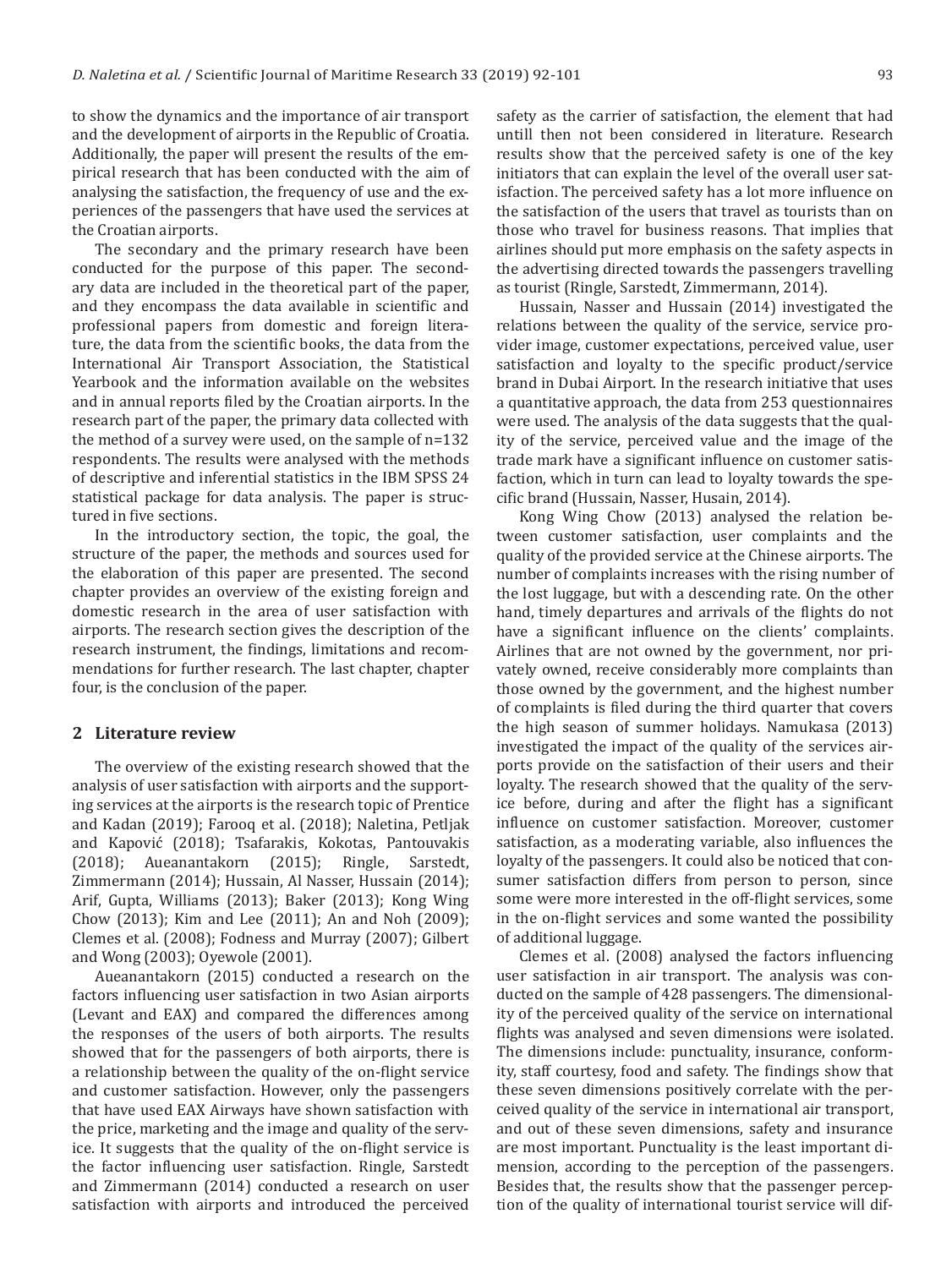fer according to the age, gender, income, profession and marital status of the passengers.

Many papers analyse air transport and airports in the Republic of Croatia (Naletina, Petljak, Kapović, 2018; Bajić, Tatalović and Kučko, 2014; Drljača, Pašagić Škrinjar, Brnjac, 2012; Gašparović, Jakovčić and Vrbanc, 2012; Peović, Vince and Štimac, 2012; Gašparović, 2011; Vidović, 2010; Pavlin, 2000; Pavlin, Roguljić, Sikora, 2003), investigating air cargo transport in the Republic of Croatia, the relation between tourism and air transport, low-cost carriers, the influence of liberalization on the air transport market in Croatia and customer satisfaction with the services at the airports.

Pavlin (2006) analyses the condition of airports in the Republic of Croatia and points out that, although there are many airports, Croatia falls behind regarding the realized turnover and technological development. The emphasis was placed on the improvement and development of airports, modernization of the services and the prolongation of the season which is, especially in the south of the country, limited only to the summer months. He concludes that there is a need for developing the Strategy for Airport Development or the National Plan for Airport Development. Gašparović (2011) refers to the connection between tourism and air transport in the Republic of Croatia. The data on the number of passengers in airports and airfields were analysed and those data correlate with the number of the overnight stays. The interdependence of the number of the transported passengers with the number of the passengers at the airports and the airfields was established. The conclusion indicates that there is high seasonality - most passengers travel in the summer months. Peović, Vince and Štimac (2012) analyse the impact of globalization on the development of strategies and the economy of the countries and their influence on the development of air transport. The special relevance is given to the accession of the Republic of Croatia to the European Union, since this has opened the doors for European funds that are primarily intended for great infrastructural projects. Further development of Croatian airports will largely depend on the knowledge and capability of domestic experts (Peović, Vince, Štimac, 2012).

Bajić, Tatalović and Kučko (2014) investigate the impact of liberalization on Croatian air transport market and point out that it has significantly influenced the rise of demand for international regular passenger flights. They hold how air transport in Croatia is becoming more demanding and dynamic, analyse the competition and point to the fact that domestic airline companies have to continue with the initiated processes of restructuring and improve efficiency of their business models. Gašparović, Jakovčić and Vrbanc (2012) highlight the importance of low cost carriers for the Republic of Croatia. They investigate the seasonality of air passenger transport and come to the conclusion that in the summer months, when most passengers are transported, there are many low cost flights depending on the tourists. Zagreb Airport is the only one that has mostly business motivated travels in its business structure (Gašparović, Jakovčić, Vrbanc, 2012).

Regarding the research of airport quality and the satisfaction of the passengers with the air transport services/ airports in the Republic of Croatia, there are not many papers dealing with the subject, which justifies the necessity for conducting the primary research.

# **3 Research on user satisfaction with the transport and the supporting services at the airports**

In this chapter research instrument will be explained, followed by socio-demographic characteristics of the respondents, research results analysis and limitations and recommendations for further research.

#### **3.1 Research instrument**

The respondents filled out the questionnaire regarding user satisfaction with the transport and the supporting services at Croatian airports. The questionnaire consists of three parts. The first part of it relates to 9 closed-ended questions and one rating scale. While in the second part, there are 24 statements where the respondents expressed their level of agreement with the statements regarding their satisfaction with Croatian airports on the Likert scale  $(1 =$  strongly disagree,  $2 =$  disagree,  $3 =$  neutral,  $4 =$  agree and 5 = strongly agree). In the third part, the respondents gave the account of their socio-demographic characteristics (age, gender, work status, personal monthly income, the level of education and region there live in).

The primary research had the aim of establishing user satisfaction with the airport services in the Republic of Croatia. The instrument of this research was a highly structured questionnaire that consisted of 17 questions. The respondents were asked to answer the questions relating to:

- Ad 1) the use of Croatian airport services;
- Ad 2) the busiest airports;
- Ad 3) the purpose of the travels;
- Ad 4) travel frequency;
- Ad 5) destinations;
- Ad 6) airline services providers;
- Ad 7) services used at the travels;
- Ad 8) the means of transport to the airport;
- Ad 9) the evaluation of the factors influencing the decision-making on purchasing the ticket of the specific airline;
- Ad 10) ranking the elements that Croatian airports could improve upon on the scale from 1 to 9, 1 being the highest, and 9 the lowest grade;
- Ad 11) the level of agreement with the statements relating to their satisfaction with the Croatian airports on the Likert scale from 1 to 5, where  $1 =$  strongly disagree,  $2 =$  disagree,  $3 =$  neutral,  $4 =$  agree and  $5 =$ strongly agree;
- Ad 12) the age of the respondents;
- Ad 13) the gender of the respondents;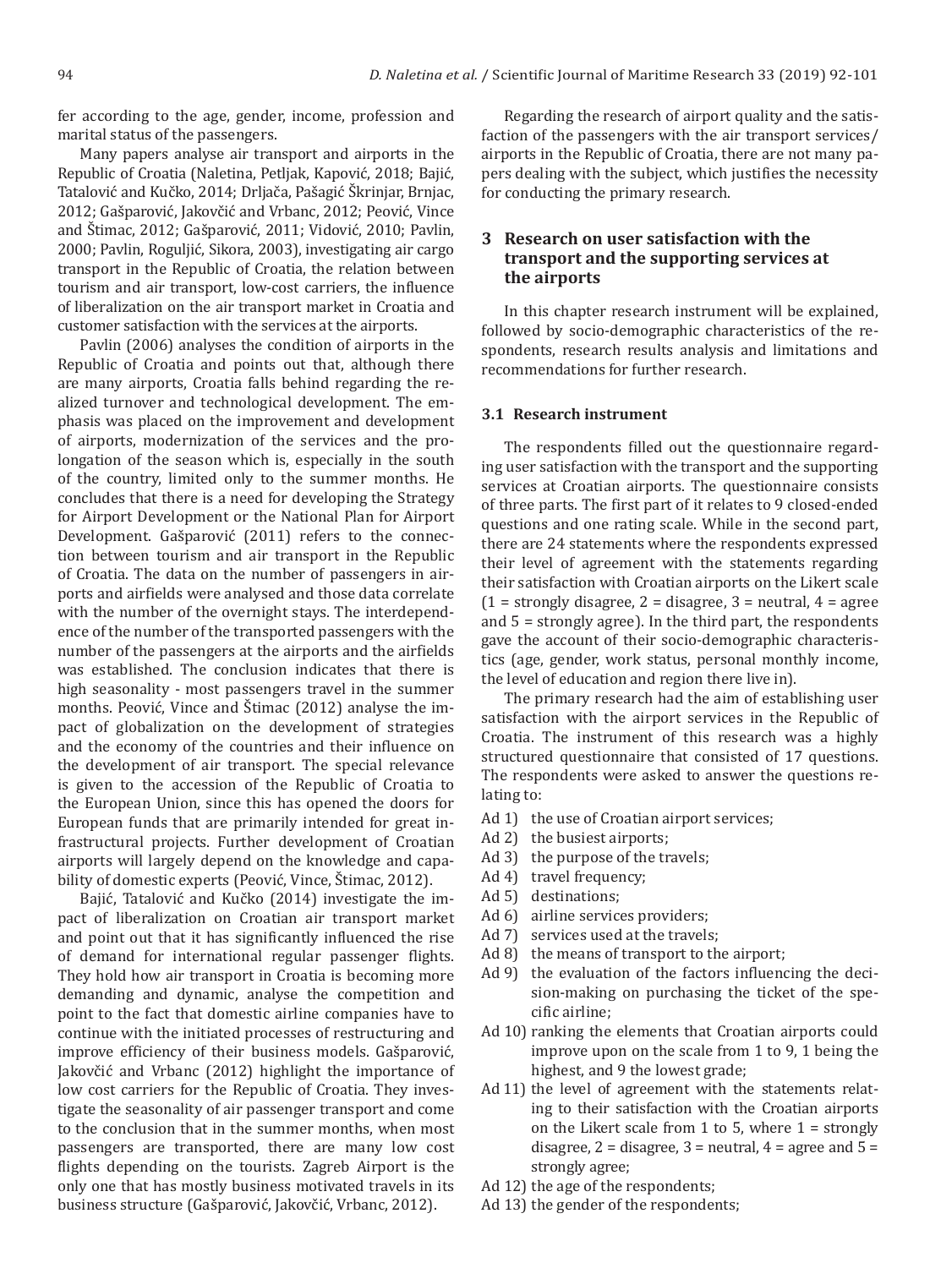| Variable                | Category                                                     | N              | $\frac{0}{0}$ |
|-------------------------|--------------------------------------------------------------|----------------|---------------|
| Gender                  | male                                                         | 58             | 43.90         |
|                         | female                                                       | 74             | 56.10         |
| Age structure           | 18 to 25                                                     | 39             | 29.50         |
|                         | 26 to 35                                                     | 64             | 48.50         |
|                         | 36 to 45                                                     | 23             | 17.40         |
|                         | 46 to 55                                                     | $\overline{4}$ | 3.00          |
|                         | over 56                                                      | 2              | 1.50          |
| Level of education      | no qualifications/no elementary education                    | $\mathbf{0}$   | 0.00          |
|                         | elementary education                                         | $\theta$       | 0.80          |
|                         | qualified (a 3-year vocational school)                       | 2              | 1.50          |
|                         | highly qualified (a 4-year vocational school or a gymnasium) | 20             | 15.20         |
|                         | student                                                      | 31             | 23.50         |
|                         | higher or highest level of education                         | 67             | 50.80         |
|                         | master's/doctorate                                           | 12             | 9.10          |
| Work status             | permanent employment                                         | 74             | 56.10         |
|                         | employed - definite contract                                 | 18             | 13.60         |
|                         | part-time                                                    | $\mathcal{L}$  | 1.50          |
|                         | student service contract                                     | 27             | 20.50         |
|                         | self-employed                                                | 3              | 2.30          |
|                         | unemployed                                                   | 8              | 6.10          |
| Personal monthly income | less than 1,200 HRK                                          | 8              | 6.10          |
|                         | 1,201 to 2,000 HRK                                           | 10             | 7.60          |
|                         | 2,001 to 3,500 HRK                                           | 11             | 8.30          |
|                         | 3,501 to 5,500 HRK                                           | 15             | 11.40         |
|                         | 5,501 to 7,000 HRK                                           | 26             | 19.70         |
|                         | 7,001 to 9,000 HRK                                           | 20             | 15.20         |
|                         | over 9,000 HRK                                               | 33             | 25.00         |
|                         | no personal monthly income                                   | 9              | 6.80          |

**Table 1** Socio-demographic characteristics of the respondents

Source: empirical research

Ad 14) the work status of the respondents; Ad 15) personal monthly income;

- Ad 16) the level of education and
- Ad 17) the region they live in.

The questionnaire was designed based on the previous research listed in the overview of the domestic and foreign literature. The research was conducted with a combination of the methods (secondary and primary data analysis) usually used in researches, with the aim of gaining more answers; with personal interviews and with sharing the link leading to the questionnaire designed at the SurveyMonkey and disseminated via social networks.

#### **3.2 Socio-demographic characteristics of the respondents**

The total number of n=136 respondents participated in the research, but, considering that four respondents said they had never used Croatian airport services, the analysis was conducted on 132 respondents that have answered affirmatively to this question and carried on with the survey.

Most respondents (Table 1) were female, 56.10%, i.e. there were 43.9% of male respondents. Regarding the age structure, most of the respondents were in the age group between 26 and 35 (48.50%) and in the group from 18 to 25 years of age (29.50%). More than half of the respondents have high education, i.e. they have attended a university. 56.10% respondents are employed and have permanent work status. Regarding the personal income, most respondents listed the personal monthly income of over 9,000 HRK (25.00%).

#### **3.3 Research result**

#### 3.3.1 The behaviour of the respondents when using airport services

Most respondents, 80%, have most often travelled from Zagreb Airport. That fact that most respondents were from Zagreb implies the limitation of the conduct primary research, The rest of them listed other Croatian airport almost evenly (Split (3.8%), Dubrovnik (3.0%), Zadar (2.3%), Rijeka (1.5%), Pula (2.3%) and Osijek (0.8%)). Most respondents (57.6%) said that the main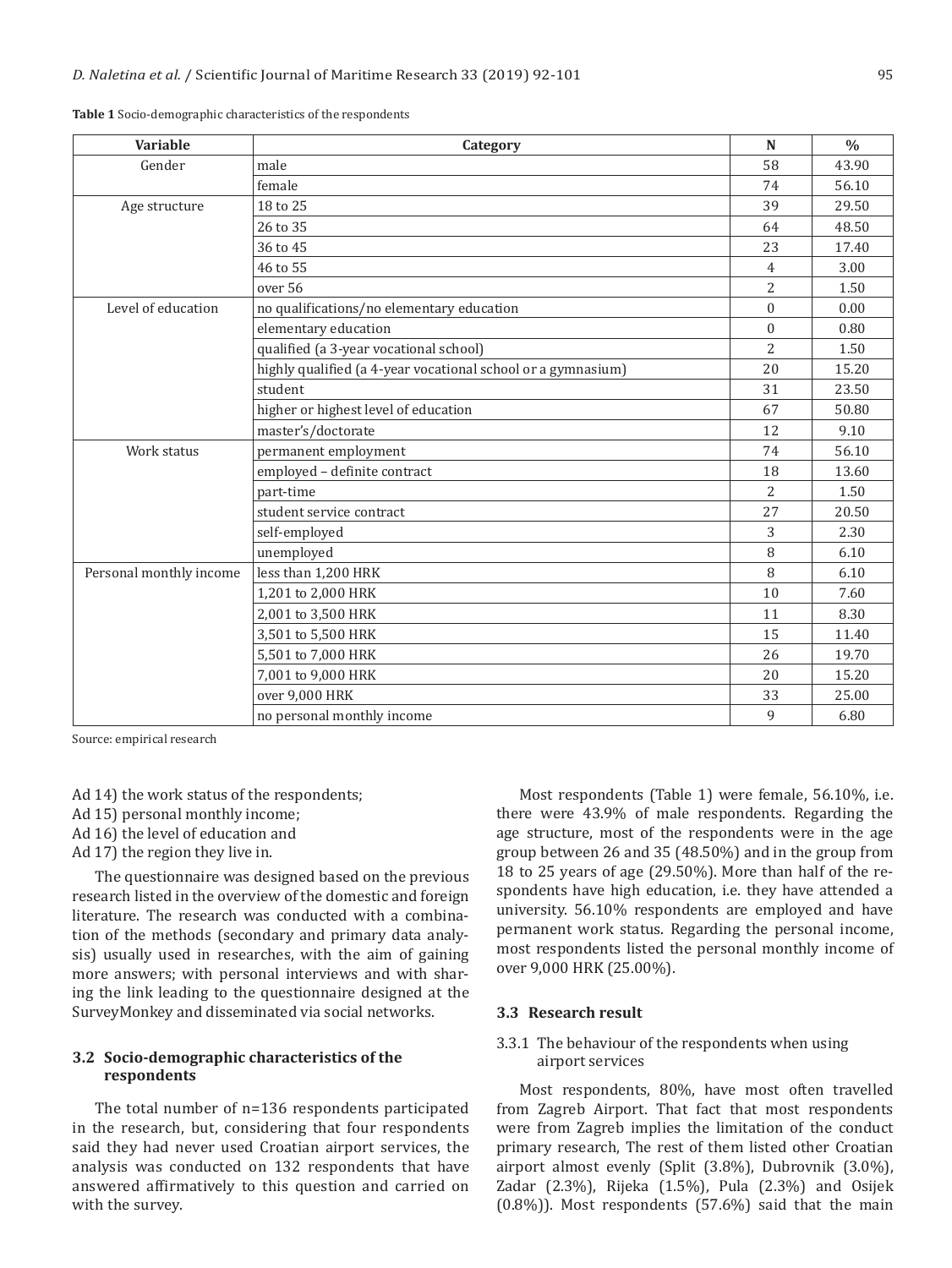

**Figure 1** The use of airline services providers Source: empirical research.

purpose of their travels was travelling to a tourist destination. A little less than 30% mostly travel for business purposes and 12.1% respondents mostly travel to visit their families. The greatest number of the respondents travels once a year (44.7%) and 2 to 5 times a year (40.2%), 12 of them stated they travelled 6 to 10 times a year, and 8 of them more than 11 times a year. Most respondents have travelled to the countries of the European Union (66.7% respondents), and the rest of Europe (10.6%). Other destinations are equally represented, and the fewest respondents have travelled to Australia, only 2.

Then, the respondents were asked to list the airline companies they use. More than half of them (53.8% respondents) have most often used the services of Croatia Airlines, then the services of Ryanair (8.3%), Lufthansa (6.1%) and Quatar Airlines (4.5%), while the services of other airlines are not used very often (see Figure 1). On Figure 1 it can be seen that some respondents gave multiple answers for the usage of airline service providers (for example: Ryanair and Eurowings).

As seen from Figure 2, the respondents were asked to list the services they use before the very flight, and the services most often used are the standard ticket, the standard ticket and additional luggage or the standard ticket, additional luggage and insurance, while other services are used less and are mentioned individually. The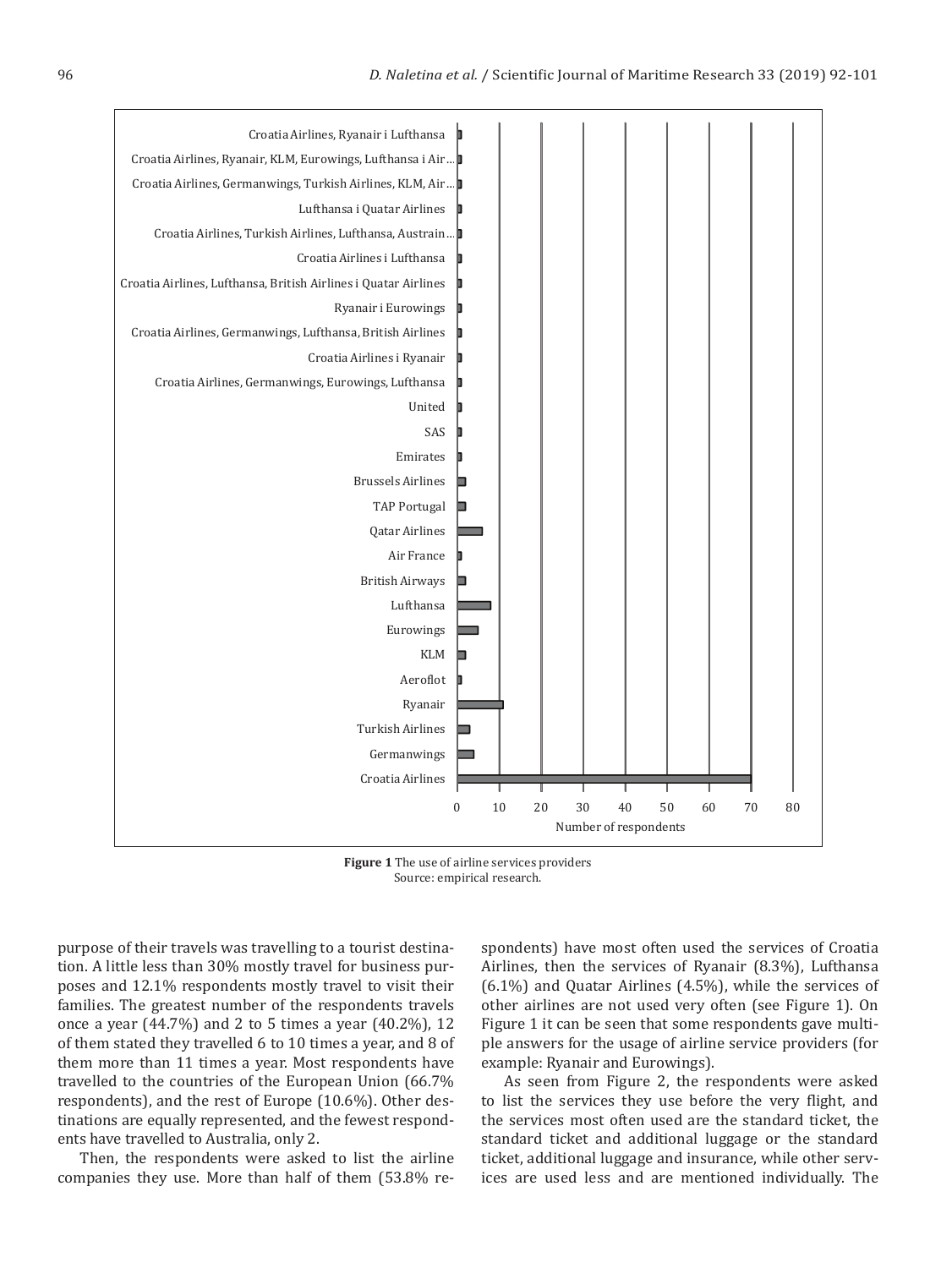



standard ticket was the most frequent answer due to the fact that customers are often not ready to pay for any additional services. While those services for which consumers has to pay the highest price are those with the lowest frequency such as business ticket, additional luggage, transfer service, etc.

#### 3.3.2 Ranking the factors that influence the process of decision-making on the purchase of the ticket of the specific airline company

In addition, the respondents were asked to rank the following elements: the mode of payment, ticket price, food and beverages, how simple is the online booking, conformity, staff courtesy, organization of transport to the airport and punctuality, and their influence on deciding which airline company to choose. They were also asked to mark from 1 to 9 which of the elements Croatian airports should build on, where 1 was the highest and 9 the lowest grade. The respondents ranked the price as the most important element, and then there is safety and punctuality, while the possibility of additional services and how the airport is arranged were least important factors (Table 2).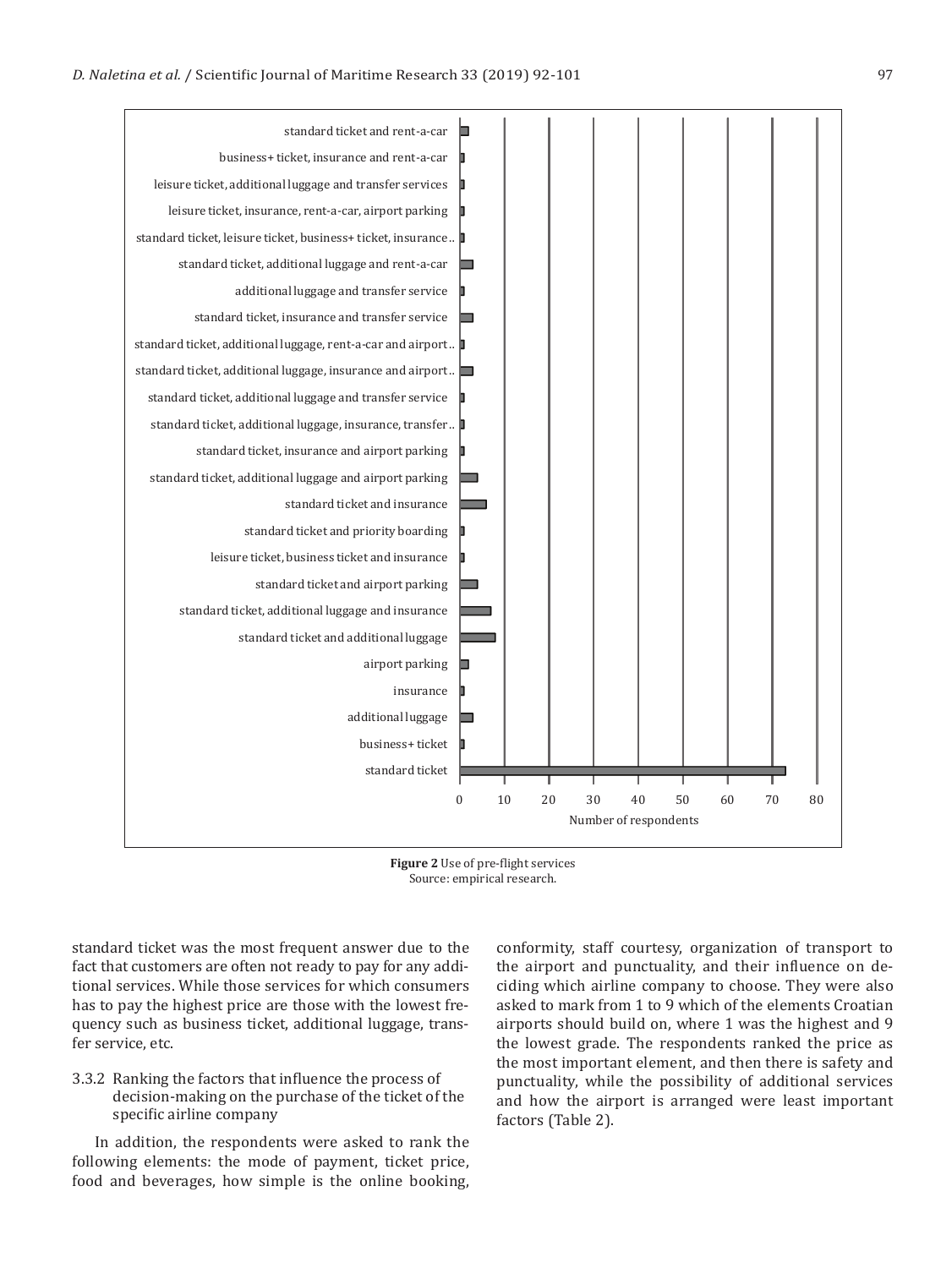|                              |            | 2          | 3          | 4          | 5          | Rank |
|------------------------------|------------|------------|------------|------------|------------|------|
|                              | $n(\%)$    | $n(\%)$    | $n(\%)$    | $n(\%)$    | $n$ (%)    |      |
| Ticket price                 | 1(0.80)    | 2(1.50)    | 11(8.30)   | 31 (23.50) | 87 (65.90) |      |
| Safety                       | 5(3.80)    | 6(4.50)    | 12(9.10)   | 31 (23.50) | 78 (59.10) | 2    |
| Conformity of the seats      | 16 (12.10) | 25(18.90)  | 41(31.10)  | 34 (25.80) | 16(12.10)  |      |
| Airport arrangement          | 25 (18.90) | 33 (25.00) | 51 (38.60) | 17 (12.90) | 6(4.50)    | 9    |
| Staff courtesy               | 14 (10.60) | 18 (13.60) | 47 (35.60) | 34 (25.80) | 19 (14.40) | 6    |
| Payment mode                 | 11 (8.30)  | 3(2.30)    | 41 (31.10) | 45 (34.10) | 32 (24.20) | 5    |
| Reputation of the airline    | 4(3.00)    | 9(6.80)    | 26 (19.70) | 56 (42.40) | 37 (28.00) | 4    |
| Offer of additional services | 24 (18.20) | 28 (21.20) | 42 (31.80) | 26(19.70)  | 12(9.10)   | 8    |
| Adhering timetable           | 5(3.80)    | 2(1.50)    | 19 (14.40) | 48 (36.40) | 58 (43.90) | 3    |

**Table 2** Ranking of the factors influencing the decision on which airline to choose

Source: empirical research

#### 3.3.3 User satisfaction with transporting and the supporting services at Croatian airports

Table 3 shows descriptive statistics of the statements relating to user satisfaction with transporting and the supporting services at Croatian airports.

In order to analyse their statements in more detail, a factorial analysis with the method of the Guttman-Kaiser criterion and varimax rotation were used. The data analysis has extracted three factors with the characteristic root larger than one (Guttman-Kaiser criterion) that together account for 48.057% of the variance. It is important to note that the lowest and the highest results of all the particles ranged from 1 to 5.

The matrix of the factorial structure of user satisfaction with the transporting and the supporting services is displayed in Table 4.

**Table 3** Descriptive statistics of the statements relating to user satisfaction with the transport and the supporting services

| <b>Statements</b>                                                                       | $\mathbf{x}$ | <b>SD</b> |  |
|-----------------------------------------------------------------------------------------|--------------|-----------|--|
| Cleanliness in the waiting lobbies is at high standards.                                |              | 1.044     |  |
| I am satisfied with the courtesy of the staff providing additional services.            |              | 1.027     |  |
| The staff at Croatian airports is well-informed on the offer of additional services.    | 3.33         | 1.000     |  |
| I am satisfied with the offer of the modes of payment of additional services.           | 3.33         | 1.015     |  |
| The availability of taxi service at the airports is satisfactory.                       | 3.30         | 1.047     |  |
| I am satisfied with the speed of additional service providing.                          | 3.20         | .953      |  |
| The offer of parking spaces at Croatian airports is satisfactory.                       | 3.19         | 1.192     |  |
| Free use of the Internet at Croatian airports is easily accessible.                     | 3.17         | 1.099     |  |
| I am satisfied with the service quality considering the price of the ticket.            | 3.16         | 1.158     |  |
| The staff at hospitality facilities is extremely courteous.                             | 3.15         | 1.023     |  |
| Free use of the Internet at Croatian airports is of acceptable speed.                   | 3.14         | 1.039     |  |
| The service of additional luggage insurance is of satisfactory quality.                 | 3.13         | .842      |  |
| The services of shuttle buses at the airport are at high standards.                     | 2.99         | .904      |  |
| The information on additional services is easily noticeable.                            |              | .873      |  |
| Currency exchange fees are acceptable.                                                  |              | .926      |  |
| The waiting lobbies are very well equipped.                                             |              | 1.082     |  |
| The price of the additional luggage insurance is acceptable.                            |              | .900      |  |
| I am satisfied with the offer of additional services at Croatian airports.              |              | 1.121     |  |
| The assortment in duty free shops at Croatian airports is sufficiently large.           |              | 1.184     |  |
| The services at the hospitality facilities are of very high quality.                    |              | .980      |  |
| I am satisfied with the price-quality ratio in duty free shops.                         |              | 1.119     |  |
| The fees charged for additional services are acceptable.                                |              | 1.115     |  |
| The offer of additional services at Croatian airports is poor compared to those abroad. |              | 1.165     |  |
| Parking prices at Croatian airports are extremely high.                                 |              | 1.152     |  |
| <b>TOTAL</b>                                                                            |              | 132       |  |

Source: empirical research.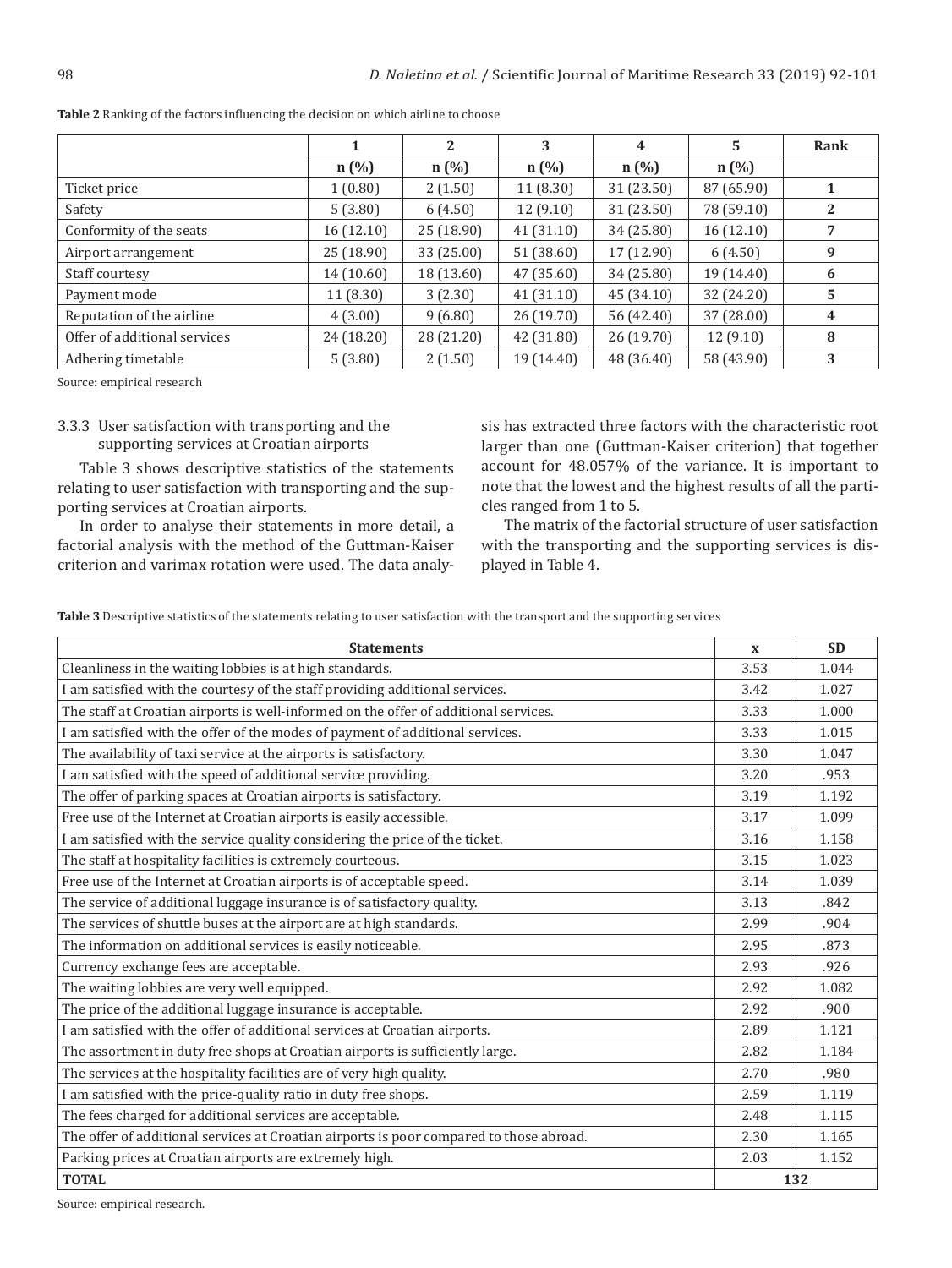|                                                                                         |              | <b>Saturation on the factors</b> |      |  |  |  |
|-----------------------------------------------------------------------------------------|--------------|----------------------------------|------|--|--|--|
| <b>Factors and particles</b>                                                            | $\mathbf{1}$ | 2                                | 3    |  |  |  |
| <b>1. OFFER OF ADDITIONAL SERVICES</b>                                                  |              |                                  |      |  |  |  |
| The service of additional luggage insurance is of a satisfactory quality.               | .651         |                                  | .334 |  |  |  |
| Currency exchange fees are acceptable.                                                  | .643         |                                  |      |  |  |  |
| The offer of parking spaces at Croatian airports is satisfactory.                       | .621         |                                  |      |  |  |  |
| The services of shuttle buses at the airport are at high standards.                     | .560         |                                  |      |  |  |  |
| Cleanliness in the waiting lobbies is at high standards.                                | .536         | .352                             |      |  |  |  |
| The information on additional services is easily noticeable.                            | .530         |                                  |      |  |  |  |
| The waiting lobbies are very well equipped.                                             | .482         | .330                             | .428 |  |  |  |
| The availability of taxi service at the airports is satisfactory.                       | .479         |                                  |      |  |  |  |
| 2. USER SATISFACTION WITH ADDITIONAL SERVICES                                           |              |                                  |      |  |  |  |
| I am satisfied with the offer of the modes of payment of additional services.           |              | .699                             |      |  |  |  |
| I am satisfied with the speed of additional service providing.                          |              | .686                             |      |  |  |  |
| I am satisfied with the courtesy of the staff providing additional services.            |              | $-0.649$                         |      |  |  |  |
| Free use of the Internet at Croatian airports is of acceptable speed.                   | .529         | .609                             |      |  |  |  |
| Free use of the Internet at Croatian airports is easily accessible.                     | .516         | .579                             |      |  |  |  |
| I am satisfied with the service quality considering the price of the ticket.            |              | .484                             | .446 |  |  |  |
| The fees charged for additional services are acceptable.                                |              | .481                             | .418 |  |  |  |
| I am satisfied with the offer of additional services at Croatian airports.              | .338         | .383                             | .545 |  |  |  |
| The offer of additional services at Croatian airports is poor compared to those abroad. |              | .377                             |      |  |  |  |
| 3. SATISFACTION WITH THE STAFF AND THE PRICES OF ADDITIONAL SERVICES                    |              |                                  |      |  |  |  |
| The assortment in duty free shops at Croatian airports is sufficiently large.           |              |                                  | .810 |  |  |  |
| I am satisfied with the price-quality ratio in duty free shops.                         |              |                                  | .725 |  |  |  |
| The services at the hospitality facilities are of very high quality.                    | .546         |                                  | .565 |  |  |  |
| The staff at hospitality facilities is extremely courteous.                             | .581         |                                  | .450 |  |  |  |
| The price of the additional luggage insurance is acceptable.                            | .585         |                                  | .359 |  |  |  |
| The staff at Croatian airports is well-informed on the offer of additional services.    |              | .683                             | .353 |  |  |  |
| Parking prices at Croatian airports are extremely high.                                 |              |                                  | .320 |  |  |  |

**Table 4** Factorial structure matrix of user satisfaction with the transport and the supporting services

Source: empirical research.

As evident in Table 4, the acquired factors could best be described as the offer of additional services, user satisfaction with the transport and the supporting services and the satisfaction with the staff and the prices of the additional services. The reliability of the acquired subscales examined with the Cronbach alpha-coefficient is satisfactory. For the particles relating to the  $1<sup>st</sup>$  factor - reliability, it is .834. The particles that belong to the 2nd factor have the reliability of .743 and the reliability of the particles of the 3rd factor .786.

# 3.3.4 The analysis of user satisfaction with the transport and the supporting services at Croatian airports regarding the socio-demographic characteristics

One of the goals of this research was to investigate if there exist a statistically significant difference in the respondents' attitudes on the satisfaction with the services at Croatian airports considering their socio-demographic features – age, gender, work status, personal monthly income, education and the region they live in.

#### **Differences in the respondents attitudes considering their age**

In order to establish the existence of a statistically significant difference in the respondents' attitudes on the satisfaction with the transport and the supporting services at Croatian airports regarding their age, ANOVA (ANalysis Of VAriance) was conducted. No statistically significant difference in the attitudes of the respondents of different age was established regarding the offer of the additional services ( $F = 1.711$ ,  $p > 0.05$ ), the user satisfaction with the additional services ( $F = 1.164$ ,  $p > 0.05$ ) or the satisfaction with the staff and the prices of additional services  $(F =$ 1.249,  $p > 0.05$ ).

### **Differences in the respondents assessments regarding the gender**

For the purpose of establishing if there is a statistically significant difference in user attitudes on their satisfaction with the transport and the supporting services in Croatian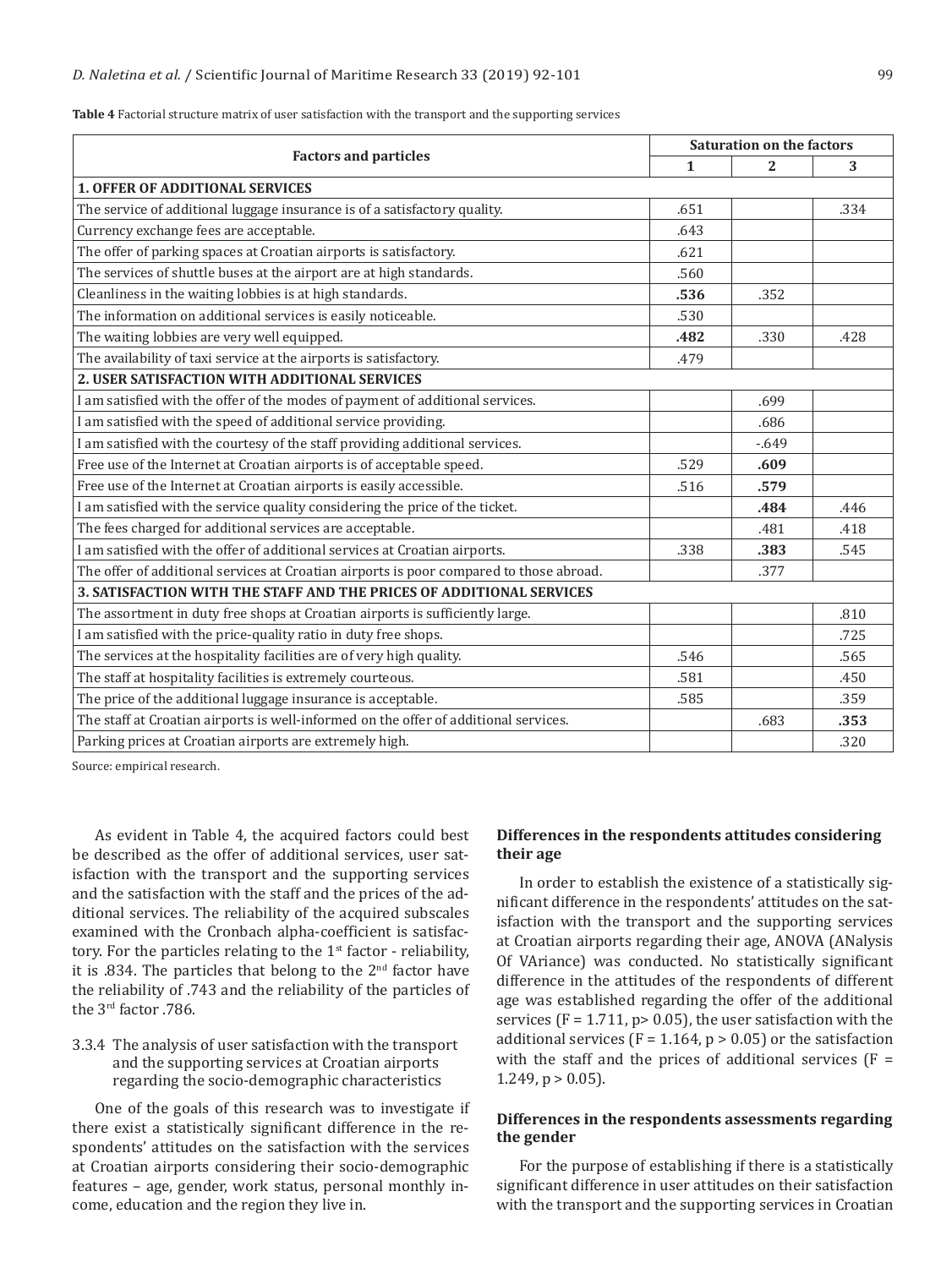airports regarding their gender, a t-test was administered and it showed that there is no statistically relevant difference in the attitudes of the male respondents as compared to the female respondents regarding the offer of additional services ( $t = -0.774$ , df = 130,  $p > 0.05$ ), the user satisfaction with the additional services ( $t = -.547$ , df = 130,  $p > 0.05$ ) or the satisfaction with the staff and the prices of additional services ( $t = .021$ , df = 130,  $p > 0.05$ ).

### **Differences in the respondents attitudes regarding their work status**

For establishing whether there is a statistically relevant difference in respondents attitudes on the services provided at Croatian airports regarding their work status, ANOVA was conducted, showing there is no statistically relevant difference in the respondents attitudes on the offer of additional services (F = 1.239,  $p > 0.05$ ), the user satisfaction with the additional services ( $F = .462$ ,  $p > 0.05$ ) or the satisfaction with the staff and the prices of additional services (F  $= 1.378$ ,  $p > 0.05$  regarding their work status.

#### **Differences in the respondents attitudes regarding their personal monthly income**

In order to establish the existence of the statistically significant difference in the respondents' attitudes on the satisfaction with the transport and the supporting services in Croatian airports regarding their personal monthly income, ANOVA was conducted. It was established that there is no statistically relevant difference in the respondents attitudes on the offer of additional services (F = .592, p > 0.05), the user satisfaction with the additional services  $(F = 1,216, p > 0.05)$  and the satisfaction with the staff and the prices of additional services ( $F = 1.403$ ,  $p > 0.05$ ) regarding their personal monthly income.

# **Differences in the respondents attitudes regarding their level of education**

The existence of a statistically significant difference in the respondents attitudes on the satisfaction with the transporting and the supporting services in Croatian airports regarding their level of education was examined by ANOVA, and it was established that there is no statistically relevant difference in the respondents attitudes on the offer of additional services ( $F = 1.140$ ,  $p > 0.05$ ), the user satisfaction with the additional services ( $F = .789$ ,  $p > 0.05$ ) and the satisfaction with the staff and the prices of additional services ( $F = 1.560$ ,  $p > 0.05$ ) regarding the level of their education.

### **Differences in the respondents attitudes regarding the region they live in**

In order to establish the existence of a statistically significant difference in the respondents' attitudes on the satisfaction with the transporting and the supporting services in Croatian airports regarding the region they live in, ANOVA was conducted. No statistically significant difference in the attitudes of the respondents of different age was established regarding the offer of the additional services (F = 3.224, df = 4,  $p < 0.05$ ) and the satisfaction with the staff and the price of additional services  $(F = 3.147, df)$  $= 4$ ,  $p < 0.05$ ). The Pos-hoc analysis (Dunett C) showed that the respondents from Slavonia ( $M = 3.37$ , sd = .524) assess user satisfaction with the additional services statistically more positively than those who live in Istria, Primorje and Gorski Kotar ( $M = 2.54$ , sd = . 530), and moreover, the respondents who live in Slavonia (M = 3.38, sd = .592) assess the satisfaction with the staff and the offer of the additional services statistically more positively than those who live in Zagreb and the surrounding area ( $M = 2.77$ , sd = .667).

# **3.4 Limitations and recommendation for further research**

The findings of the conducted research cannot be generalized considering the small research sample. Another limitation is the fact that most respondents were from Zagreb and the surrounding area, and that they have mostly used the services of Zagreb Airport. The recommendation for further research is to include more respondents outside the capital city and its surrounding region. Since air transport service in the Republic of Croatia is exceptionally seasonal, it would be of great benefit to conduct a research separately in the summer months and during the winter months, i.e. during the summer season and in the off-season.

# **4 Conclusion**

With the rise of demand for a faster mode of transport and a quicker way to cross long distances, air transport has been gaining importance and becoming a more significant model of transport. This has resulted in the rising number of passengers who choose air transport for their travels, be they for tourist, private or business purposes. Year after year, the airports in Croatia break the records in passenger traffic, although the most passenger traffic is realized in three largest airports: "Franjo Tuđman" Airport (Zagreb Airport), Split Airport and Dubrovnik Airport, but the smaller ones also chive considerable results, owing this first and foremost to the low cost carriers. Liberalization of the air market, the environment for airports is becoming more dynamic and demanding. More and more new companies appear on the market, bringing new destinations, new possibilities and prices and thereby advocating the creation of a positive image of Croatia on the international market.

Since Croatia is a tourist country, most passengers travel mainly over the summer months and Croatian market is characterized with high seasonality. Great seasonal deviations point to the fact that a change in tourist concept is needed, aiming at prolonging the season. Regarding the longer development of air transport, special attention should be paid to safety and the goal is to develop highest standards of air transport safety in order to diminish threats in air transport. More attention is given to rais